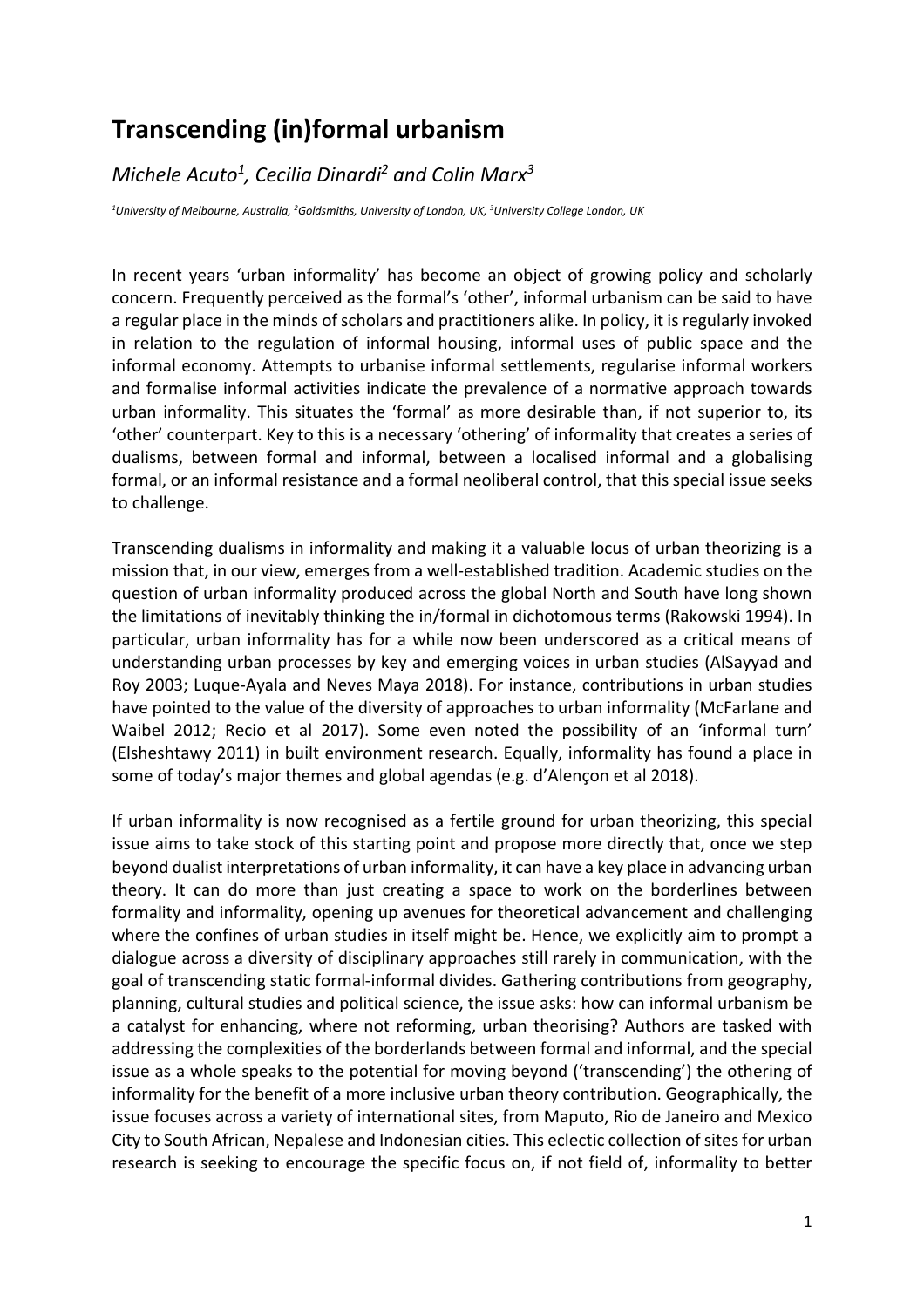serve and broaden the community of urban studies towards a more 'global' (Robinson 2016a; Acuto and Parnell 2016) urban theorizing, starting from situated experiences and including cross-disciplinary experimentation.

# **A tradition of informality**

In a burgeoning field on informality more generally, we identify three contributions at different times that document the evolution of Anglophone academic knowledge as scholars have grappled with the values and tensions of a dichotomous concept. These different moments overlap and inform each other rather than go away, and key concerns such as injustice and neoliberalism have remained central, albeit in changing ways. The review serves to show how analyses of urban informality have proliferated in relation to different aspects of urban life and in relation to different epistemological and ontological framings. The acknowledgement of, and engagement with, this proliferation provides the platform for our argument here.

Surveying an important formative period in the use and development of the term (1984- 1993), Cathy Rakowski (1994) summarised the debates about informality as falling into two approaches. Understandings of informality, often pinpointed on either housing debates or informal economy analyses, tended to be based on either 'structuralist' or 'legalist' views. For structuralists, the key issues relate to ways in which socio-economies are dependent on disjunctures and the role of the state is to try and bridge these differences in order to promote equality. For legalists, the disjuncture emerges from the legalities and bureaucracies of the state itself and are not structural. From this perspective, the role of the state is to remove the regulations and laws that create the disjuncture. In both views, neoliberalism looms large and both were translated into the 'urban' in the form of poverty, poor employment prospects, land markets and a complicit state, and for legalists, through bureaucracy and property rights. This summary of debates becomes an important reference point for the next moment we consider here.

Fast forward 10 years and Roy and AlSayyad's (2003) contribution, focusing more explicitly on urban informality, seeks to work with the Latin American locus of the debates that Rakowski notes, and bridge to other geographical areas. In so doing, the value of their approach is to retain the focus on neoliberalism and extend it so that the urban itself becomes a site of restructuring and urban informality, a way of (neoliberal) life. In this way, understanding urban informality becomes a key means of understanding the differentiating processes of neoliberalism and liberalisation of economies across the world. Few have heeded the importance of their 'territorial' caution that 'urban informality as a new way of life is anchored in a Middle Eastern context, as much as the articulation of urban informality as differentiated modes of urban transactions is situated in the South Asian context' (AlSayyad & Roy 2003: 6). Not least because of the apparent universal utility of focusing on informality as a series of transactions that speaks to the critiques of neoliberal governance. Most importantly for our purposes, AlSayyad and Roy's compelling argument to situate urban informality in relation to economic liberalisation has opened up a series of opportunities to examine how such processes differentiate and perpetuate various forms of injustices, discrimination and impoverishment in different cities. This has held true in research on the global South as much as in the North (Varley 2013; Dovey 2012), whilst encouraging greater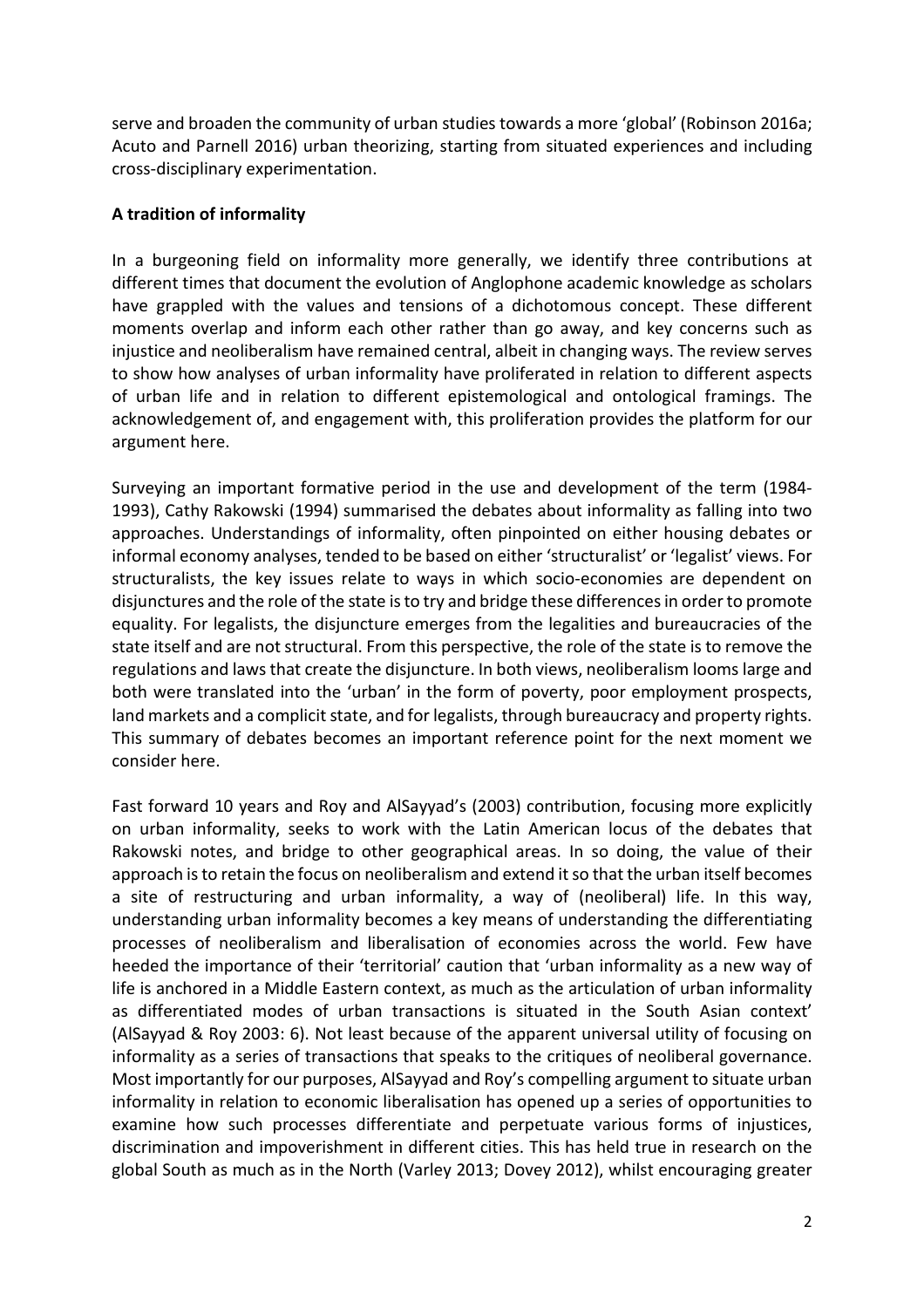attention to the ordinary underpinnings of informality as for instance embedded in 'do-ityourself' (Iveson 2013) forms of urbanism or interstitial conversations of the reality beyond the formal (Mukhija & Loukaitou-Sideris 2014).

Thus it is that, in surveying the field in 2012, McFarlane and Waibel value the diversity of approaches to urban informality, which becomes apparent across different geopolitical contexts. They provide some coherence to all these different forms by identifying four directions in which the debates about informality have gone in order to provide greater specificity on the 'utility of the formal/informal urban divide' (p1). They identify three, sometimes overlapping, areas of scholarly work that sees informality as primarily a spatial categorisation, and/or as organisational form, and/or as a form of governmentality. They also identify a fourth area as a specific response to AlSayyad and Roy's contribution on informality as 'negotiable value'. Usefully, they clarify that it is through the ways in which neoliberalism is changing the valuation of goods and services that concepts of in/formality provide analytical purchase because formality and informality have different relationships to fixing, determining, and negotiating value, including spatial values. In so doing, they eschew a search for 'consensus on how informality should be conceived or deployed … [and] … demonstrate the range of debates around these terms' (McFarlane & Waibel 2012: 9).

With this understanding of three important (although by no means exhaustive) moments in the evolution of the debates, we can argue that it is now time to make a different intervention in the debates in view of new, ongoing scholarship that engages with urban informality from a range of different perspectives(Bunnell and Harris 2012). Inspired by McFarlane and Waibel (2012) that there is value in identifying the different directions in which studies of urban informality have developed, but not necessarily working within their categorisations (for reasons explained below), we argue that it will be useful to work much more explicitly across different categories of research. Today informality 'thinking' has a legitimate place in disciplines with often limited currency and attention in social scientific urban studies, with debates in, for instance, sociology (Muller 2017), design (Keswani 2018) and political science (Sarmiento & Tilly 2018) all offering useful theoretical inputs into a conversation that does more than reiterate informality as the 'place' for alternative urban research. Inspired by an earlier motivation of Roy and AlSayyad of the value of working across categories, we argue that by working *across* – categories and disciplines – we start to see how informal urbanism can be a catalyst for urban theorising. That is, a form of theory-building that emerges out of particular, embedded contexts rather than universalisms, accounts for geographical diversity, transcends existing categories of thought in a relational way, and draws on multidisciplinary epistemological approaches. By working with commonalities as much as loose ends, with fragments as much as all-encompassing perspectives, we start to see what informal urbanism offers to urban theorising. In doing this we follow on other recent special issues, like the dialogue on the *Journal of Development Studies* on the practices of the state in Southern African cities (Benit-Gbaffou 2018) or current work in *Urban Studies* on East Asian cities (Chien 2017), but we also aim to advocate much more explicitly for interdisciplinarity in the study of informality, and for urban scholarship departing from, and seeking to transcend, the formalinformal binary.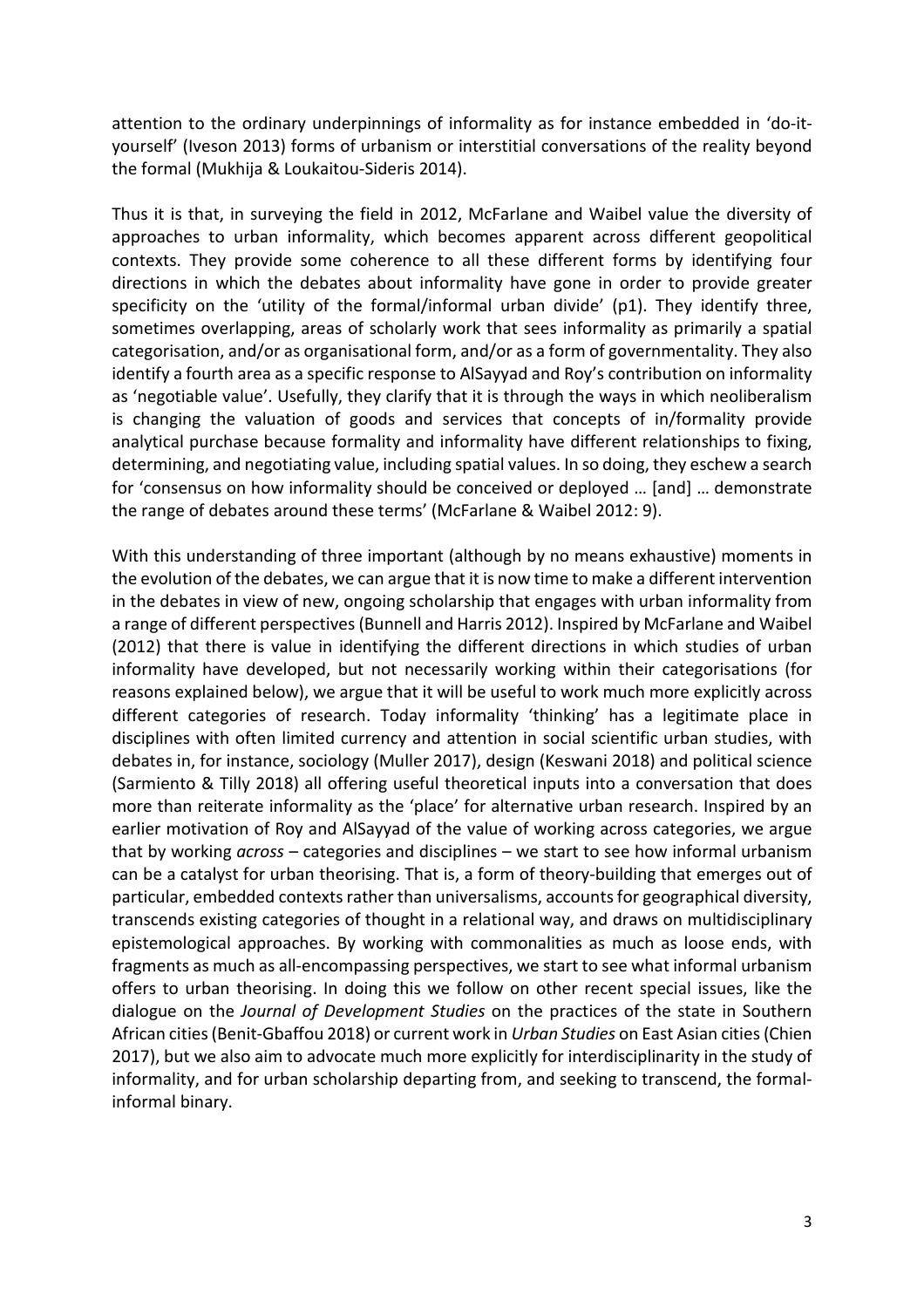#### **Issue outline**

<span id="page-3-1"></span><span id="page-3-0"></span>In seeking to catalyse urban theory, this special issue builds on three related steps we suggest could help with transcending dualisms in the understanding of informality: first, to transcend the disciplinary boundaries that limit informal urbanism to the study of housing or the labour market; second, to transcend the way in which informality is understood as separate from the domain of the formal (processes, institutions, mechanisms); and, third, to transcend the way in which informality is so tightly held in relation to understandings of neoliberalism. In light of urban crises and failed policy responses, we ask: How can informal urbanism be a catalyst for urban theorising? What does an engagement with urban informality across approaches reveal for the community of urban studies and urban practitioners? The special issue seeks to broaden and enrich our understanding of urban informality by creating a dialogue that addresses the multi-layered manifestation of informal urbanism across cultural, social, economic, urban and political boundaries.

The issue builds on a workshop jointly organised in May 2015 by City University London and University College London. The papers cover a variety of geographical regions, adopt different methodological lenses and engage with a range of urban issues – from cultural production, squatting and material infrastructures to street vending, informal politics and arts practices – to unpack, but not always privilege, the intricate relationship between the formal and the informal. This variety is in fact a key rationale of the issue: it speaks to that mode of experimentation and open engagement recently encouraged in the debate on the 'nature of urban theory' by Jenny Robinson and Ananya Roy (2016), and calls for an appreciation of the variety in theorizations of the informal not as a limit to cross-disciplinary communication, but rather as a productive juxtaposition of different ways to appreciate challenges to urban thinking.

The essays in the issue address the complexities of the borderlands between formal and informal and the potential for 'transcending' the othering of informality by focusing on issues such as the political dimensions of informal urbanism amidst control and subversion, the uses and applications of 'informal' practices on the ground of diverse urban areas in the global North and South, and the need to challenge understandings and discourses of informality through an engagement with creative practices and formal rules and policies. The empirics presented in the issue are kicked off by a theoretical scene-setting essay designed to outline the ontological and epistemological rationales underpinning these diverse moves towards the ways of 'knowing' informality. In a similar fashion, the issue is brought together by three commentaries by Andy Pratt, Colin McFarlane and AbdouMaliq Simone, which take stock of the lessons and issues raised in the articles and look at how dialogues across multiple perspectives can inform the study of urban informality, as well as how urban informality can be a useful launchpad for broader urban theorizations. Taking up the challenge of producing an evidence-based framework on how informal practices contribute to social life and urban revitalisation, and seeking a balance between views (and papers) on the North and the South, as much as on cultural, planning, geographical and political science perspectives, the issue aims to shed light on how informality poses major challenges for urban planning and how both city leaders and scholars can approach the encounter with the 'informal' city.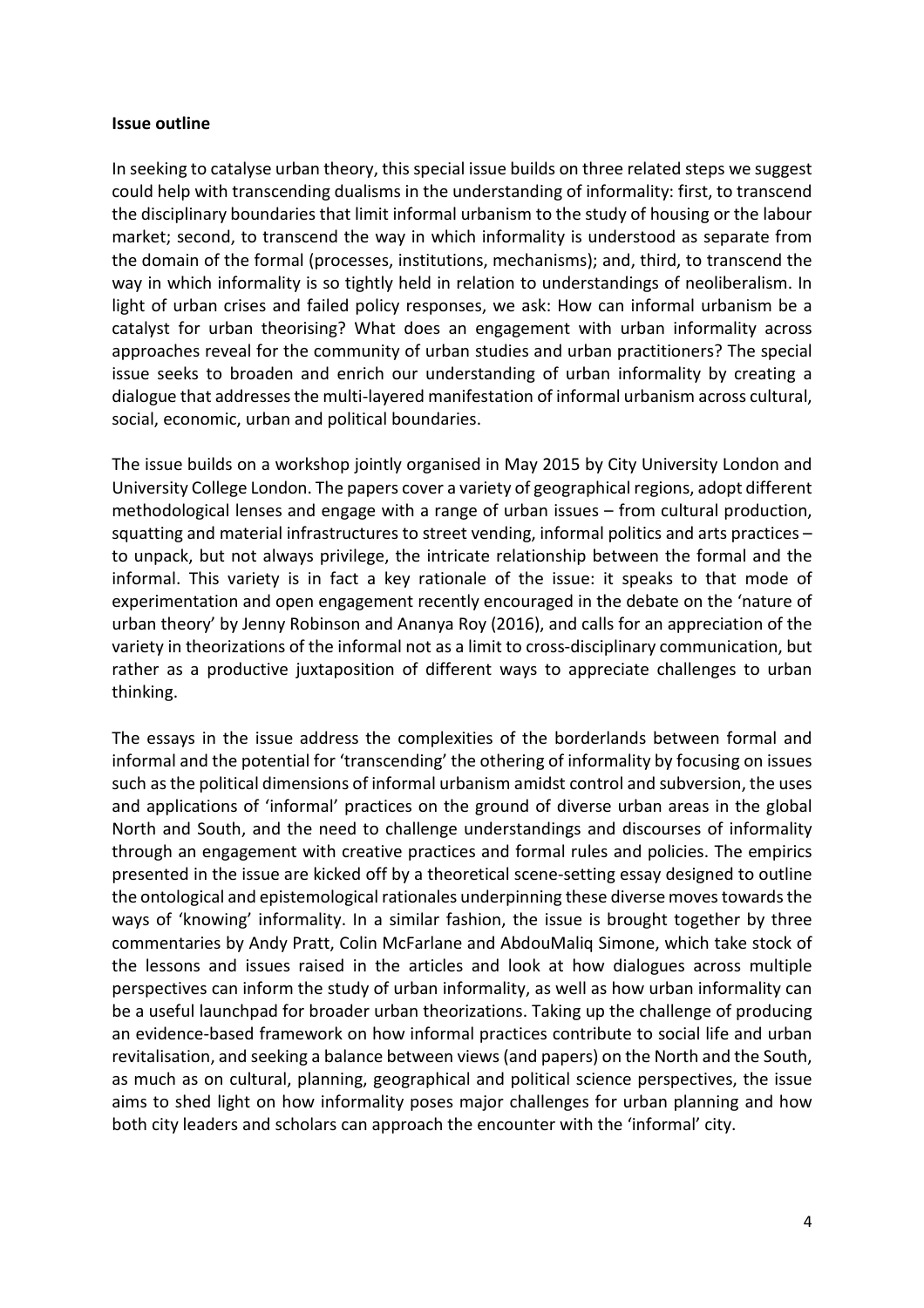#### **Common threads and departure points**

Tasking authors with engaging, where not transcending, the challenges of informality has been, in our reading, once again a productive source of urban insights gathered here with stories from very differing urban settings. Without the pretence of being able to capture in full the richness of so many different contexts, diverse disciplinary styles and serious theoretical debates, we hope to be able to convey some of the common threads emerging through the essays in this volume. The special issue shows three important themes. First, the importance of transcending disciplinary backgrounds and specificities to engage positively, but with some degree of critical reflexivity, with informality as common ground for research. Second, the centrality of the informality-neoliberalism connection is put into question as necessary empirical and theoretical background to informality, opening up a broader space of theorization and of practical discourse about informal urbanism. Third, the need to transcend binaries in the investigation of urban informality and urban theorising more in general, but also the opportunity space that this theoretical step affords us. These three moves offer a stepping stone for us to then begin the work of the concluding commentaries by offering a roadmap for a better informality-informed urban theory.

#### *Transcending disciplines*

Central in any effort at inter- or multi-disciplinarity is some degree of reflexivity (Barry et al. 2008). Marx and Kelling illustrate this poignantly by unpacking the ways of 'knowing' informality capturing the practices of scholars and their modes of representing informality across a vast field of different theoretical departure points, from geography to development and sociology. Key here is the call to some degree of meta-analysis as a way to resolve the different stances and practices of different disciplines: as they evidence with their essay, there is value in unpacking, topologizing and speaking of the ways we speak of informality, not to simply resolve our disciplinary tendencies by seeking refuge in a convenient shared term like the 'informal'. As Marx and Kelling note, it is key to acknowledge the 'latent workings' of a 'common denominator' where power relations might be concealed by the veneer of obviousness. Simply, we should not take informality at face value or indeed normalise it in urban theory without question.

This is embraced, for instance, by Mbaye and Dinardi who propose a creative remapping of the informal underpinning of cultural policy. In doing so, they point out that terms that can help bridging different (disciplinary or else) views of the city, like informality, are not to be taken at face value. Rather, they contest the term itself: they take it as a point of departure to be at least partly overcome, moving beyond what they see as an 'instrumentalized dichotomy' inherent in its idea. This is taken even further by Grashoff, who does away with the term almost entirely preferring 'schwarzwohnen' as the driver of his historical analysis. This can be also done more subtly in the spirit of improving whilst questioning informality. For instance, Cirolia and Scheba, whilst offering evidence as to the value of informality, do offer some criticism of the concept: they note how all too often this idea embodies a dangerous tension and a sometimes-misleading simplification of the informal as 'everyday', perhaps conforming to the common 'everyday thread of southern urbanism' and running the risk of alienating other forms of informality. Hence Merkel shows at what length using informality as a concept can go to make intelligible the workings of informal urbanism across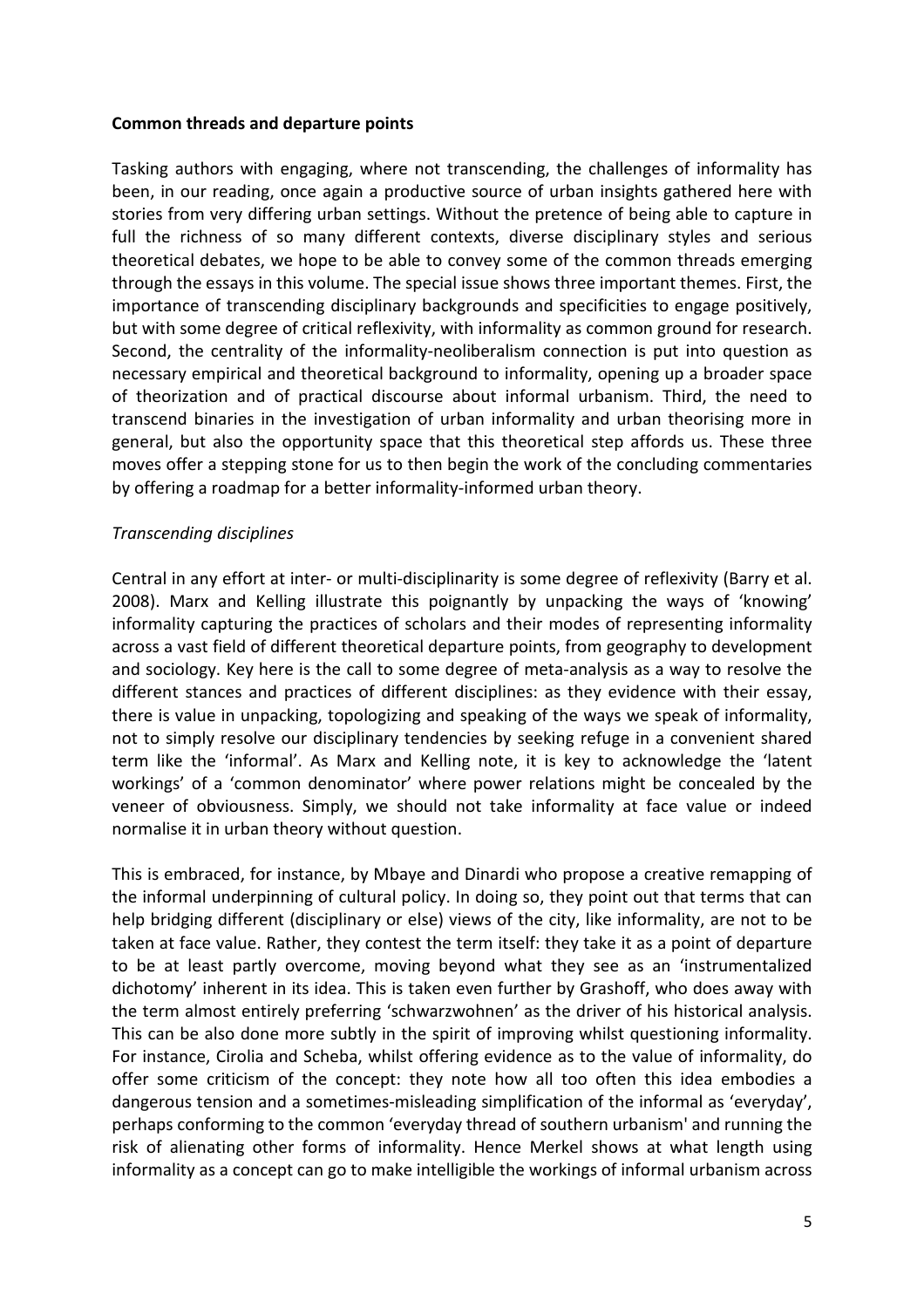a much wider dimension of the scales of the city. Her article merges conversations in labour studies, creative and cultural studies and urban studies to evidence the importance of the non-formality of co-working as critical urban practice. Here, akin to what Carrero and colleagues do in their assessment of the tacit networks responding to Nepal's 2015 earthquake, informality is re-placed within the core of urban governance as a legitimate practice rather than the 'other' to the formalised story. Equally, these essays highlight another latent binary that needs to be challenged: especially for its grounding in questions of housing, settlements and contextualised economies, urban studies has perhaps veered towards assuming that informality is in some ways local, when networks and linkages transcend scales and knit urban experiences trans-locally. [1](#page-3-0) This becomes blatant when considering the more-than-local bases of, for instance, the economic networks and value chains that support some informal economies, or in relation to the impact of diasporic investment or rural-urban ties in shaping informal housing and settlement dynamics, or indeed as in Merkel, Carrero et al. or Mbaye and Dinardi, an even wider variety of urban dynamics from disaster response to cultural production.

The papers in the issue also testify to the continued need for evidence. Cirolia and Scheba then take it on themselves and the analysis of Delft in South Africa to provide further analytical and empirical backing to prove that 'informal urbanism' does in fact 'work' in cities. Carrero and colleagues, but also Cirolia and Scheba, Grashoff and Markel, all point at the importance of gathering (different forms of) evidence to document informality, not just for the sake of backing up findings but also of making informality tangible in the words of those disciplines these scholars work from. Importantly, Mbaye and Dinardi's analysis of the 'cultural polis' in the global South reminds us that the conversations we have on these pages, and theoretical speculations we make, are necessarily intertwined with practice. In their account discussions of informality need to be, and practically are, engaged with the cultural sector as key determinant of our theoretical vocabulary. Yet the same could be said of the disaster response sector in Carrero and colleagues, the utilities industry in Baptista's case or the complex of housing policies and practitioners in Grashoff's narrative, to name but a few. This flags an ulterior divide we might have to resolve, or confront: that between academia and practice, between the written page and the everyday reality, speaking to the importance of an 'engaged pluralism' (Barnes and Sheppard 2010) in urban studies that is at the same time also engaged with the practice (Siemiatycki 2012).

As Canclini's almost novelist account of journeying through Mexico City shows, it becomes central here to acknowledge the work that informality does for us. It offers an interdisciplinary idea that opens up a line of communication between different theoretical points of departure and different languages. This is a fragile achievement as scholars in urban informality are still called upon to speak back to their 'fields' in their specific voices, as a quick glance at the form of, for instance, Grashoff's, Carrero and colleagues or Cirolia and Scheba's papers demonstrate in their effort to still relate to history, disaster research and urban studies. A common focus on informality, then, works for us in that it provides a common space for engagement that is not exclusively theoretical and has something commonly shared as an interest. Transcending informal urbanism by starting from informality, perhaps, functions, to some extent, as a problem-driven form of research, minus the problem: informality becomes a positive space in-between where multiple viewpoints can engage in meaningful conversation.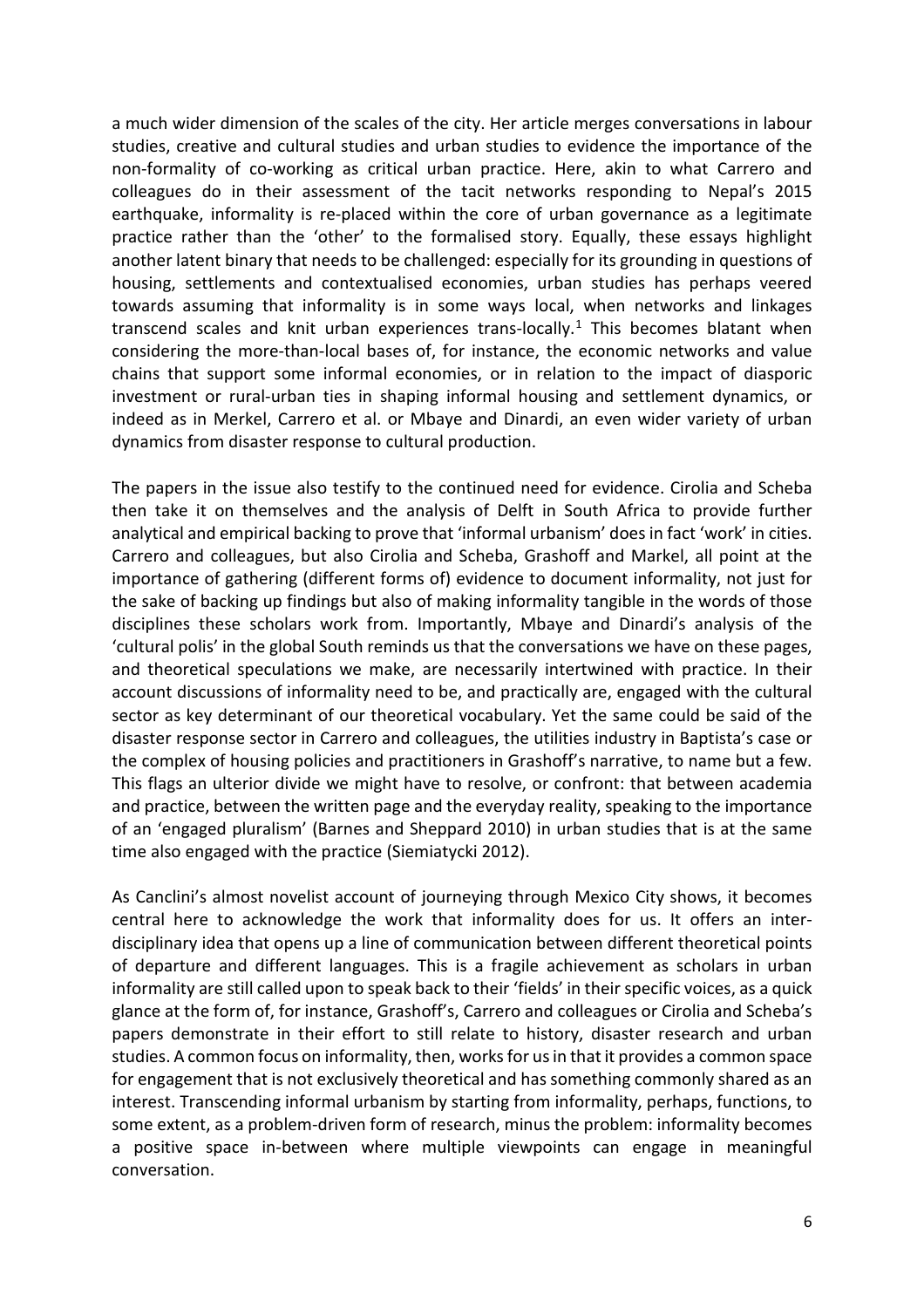#### *Transcending neoliberalism*

The relevance for urban theory has often been reflected through an association between urban informality and neoliberalism. To the extent that urban theorists have been preoccupied by neoliberalism, the logic seems to be that urban informality matters because it is related to neoliberalism. Through this association, urban informality is allowed to travel back to (an already well-established) canon of urban neoliberal theory. There is little doubt that such analyses of urban informality in the global South have been illuminating of urban dynamics and injustices, but such a view also comes at a cost.

The cost becomes more tangible when considering two reasons to revisit assumptions about automatic relationships between urban informality and neoliberalism. First, as Marx and Kelling argue, the relation between urban informality and neoliberalism is itself only related to a particular moment understanding of 'informality as condition' where neoliberalism is used to explain the emergence of informality and there are other ways in which informality is understood. Thus, a specific relation between urban informality and neoliberalism is made to work across other understandings. Second as the contributions in the special issue demonstrate, there are many registers through which urban informality can be related to urban theory. Remaining with a narrow (albeit important) relationship between urban informality and neoliberalism restricts the possibilities of identifying other ways in which urban informality can relate to broader urban theory.

Contributors in the special issue identify useful (but by no means exhaustive) examples of other ways of thinking urban theory through urban informality. For example, Baptista relates urban informality to urban theory through electricity infrastructures. Canclini makes connections through non-hegemonic networks that position cities. Carrero and colleagues, through the space-times of urban disasters. Cirolia and Scheba through multi-scalar readings of everyday life and Mbaye and Dinardi through the excess of cultural activities that go beyond neoliberal urban entrepreneurialism. For Grashoff and Merkel, both point out that informality plays a role in stabilising 'formality' in ways that do not obviously work through a neoliberal register. For Grashoff, *schwarzwohnen* simultaneously undermined state authority as stabilising the housing situation as informality existed beyond the state. For Merkel, coworking is caught up in being praised as an exemplary sector in neoliberal urban development and stabilises neoliberal policies of precarious employment but cannot be exclusively read in these terms.

# *Transcending binaries*

Producing evidence to document the interface between formal and informal practices, spaces, actors and mechanisms, constitutes a challenge that this special issue has sought to respond to. One of the ways in which informal urbanism can be transcended is by disrupting the binary thinking that often underpins it. Binary thinking, by opposing two distant poles, making them exclusionary, and separating them with an artificial divide, places informality as that which needs to be repaired, fixed and corrected. Instead, the articles in this collection go beyond dichotomous understandings by looking at the points of contact, finding a common ground, linking the parts to the whole and unveiling the intricacies that sustain formal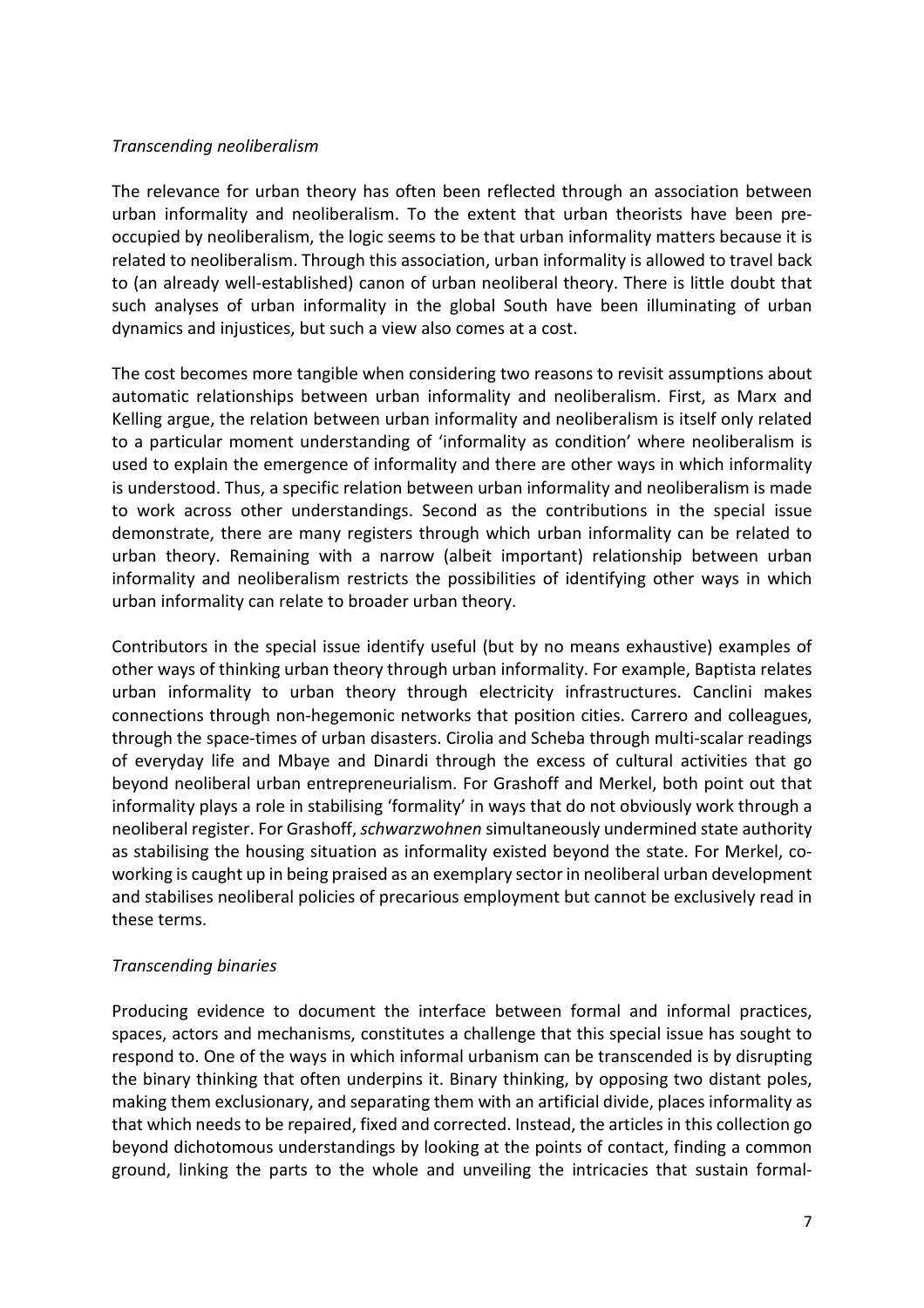informal dynamics across epistemological disciplines, methodological approaches and geographical locations.

What challenges lie ahead for *knowing* informality if we transcend its separation from that which is considered formal? Marx and Kelling propose focusing on common denominators in the three approaches to informality that are prevalent in Western urban scholarship in order to overcome the imprecision, limitations and ambiguity that sustain binary thinking. The analytical capacity of the concept of informality, and therefore its potential to shed light on and challenge urban injustices, can be improved by disentangling its double bind 'of firstly lacking precision and secondly contributing to broader urban theory in circumscribed ways'. Grashoff, in his historical analysis of the informal occupiers of flats during the East German state rule, further complicates the boundary between formal and informal housing, demonstrating how such occupation resulted from both compliance with the law *and* unauthorised tactics, giving way to the emergence of a 'grey zone' that challenges understandings of informality.

Furthermore, transcending the boundary between formal-informal, Carrero and colleagues, in their article on the central role that informal social bonds play in urban resilience in times of natural disasters, go beyond the assumption that a formal state's official response is the main way people get relief and recover from earthquakes and floods, while 'tacit networks of social support' were indeed found to be crucial. The article foregrounds the importance of the city's social fabric – where informality prevails – to complement the focus on the built environment of traditional disaster risk reduction programmes, stressing the need for policy to incorporate the dimension of informality in their formal responses to disasters and placing urban governance at the interface between formal processes and informal practices.

The sharp distinction between formal-informal workers represents another dichotomous form through which urban informality has been understood in contemporary cities. Examining the work of freelancers in the creative economy, Merkel puts forward co-working as an urban practice that makes visible as well as attempts to challenge the informalisation and precarity of employment relations through collective self-organisation and self-help. Informality here appears, once again, as a form of organisation of everyday life, rather than a lack thereof, at the same time showing how city governments are implicated in its reproduction by celebrating co-working spaces and entrepreneurial growth agendas. In a similar vein, Canclini reveals how in Mexico City informal markets, networks and practices, which are seemingly outside of the official economy such as in the street trading of food, clothes, films and CDs, are actually sustained by the complicity of formal institutions that overlook (if not participate of) behind-the-counter agreements. Informality, as we have seen, it is not confined to the survival strategies of the urban poor but is at the heart of negotiations between 'politicians, real estate companies and mafias that control transport, garbage and food traffic'. As noted in recent writing about the value of informality in urban theorizing (Hilbrandt et al. 2017: 946) informality needs to be read not only within the repertoire of the subaltern and the practice of subversion, but more broadly embedded 'in the architecture of states' as 'emerging through legal systems, embedded in negotiations between and within institutions, and based on conflicts between state regulations and prevailing norms'. Or, to put it simply, informal practices in the urban environment are as much part of those in power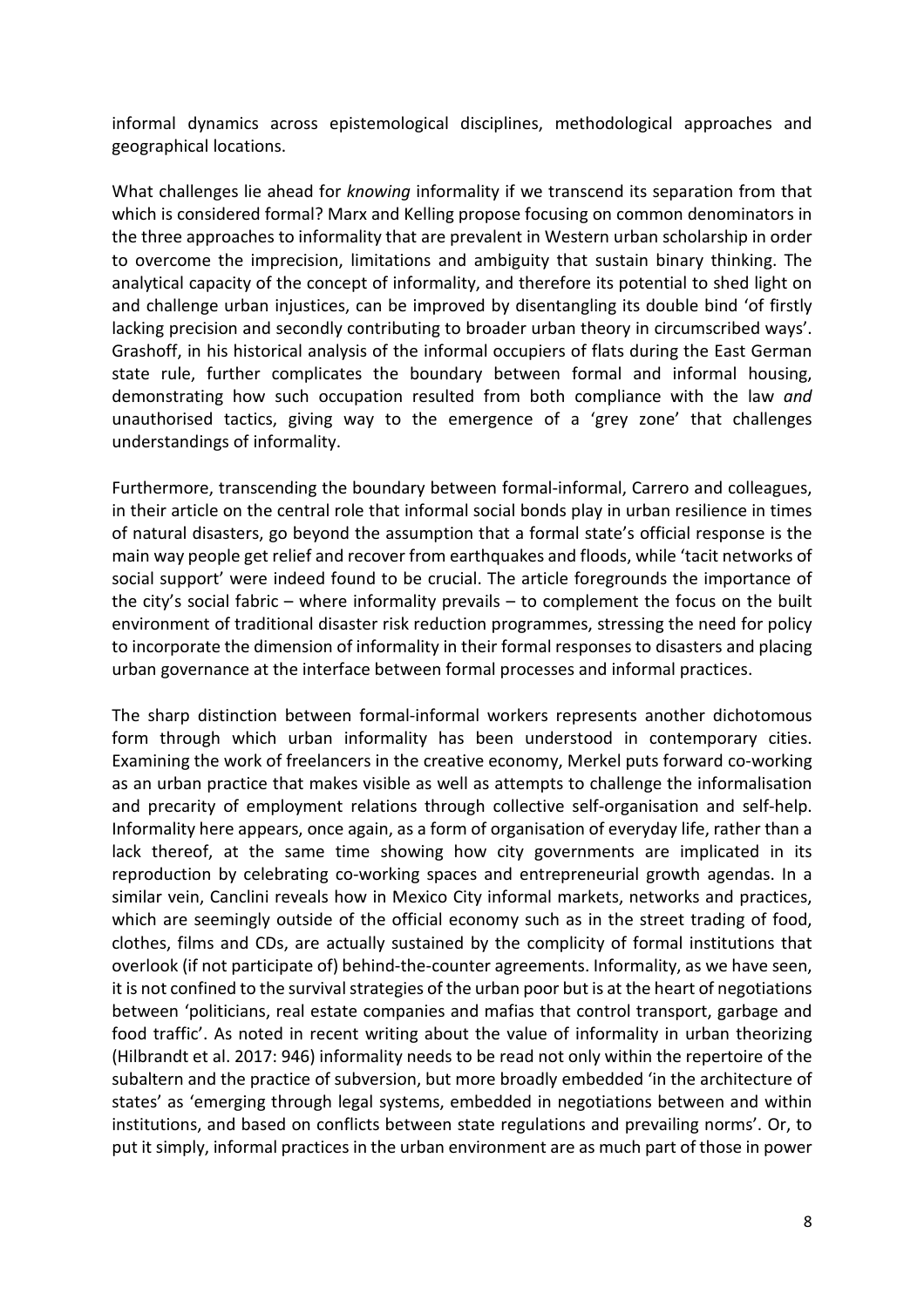than of those seeking to subvert it, and perhaps more widely, that not all informality has an explicit radical purpose.<sup>2</sup>

Another way of transcending binaries has been to examine the built environment, particularly the interface between the delivery of public services and its material infrastructure, both of which imply informal practices and formal networks that produce and reproduce them. Baptista's article on electricity services in Mozambique shows how everyday processes of informal maintenance and repair of utility networks grant access to the formal, national networks of electricity, which are themselves precarious and always in the making in the situated social and urban contexts in which they operate. Similarly, Cirolia and Scheba, in their analysis of informal housing in Cape Town, have surpassed dual oppositions between the local and the global, the ordinary/mundane and the extraordinary/spectacular, and the top-down and the bottom-up, by highlighting the centrality of the everyday, with its agency and precarity, as a useful lens of analysis of informal practices which are both relational and multiscalar.

Other intersections that have enabled a disruption of the straightforward division between formality and informality connect official cultural practices with those of grassroots artists in Southern contexts of marginality. Blurring the divide between city and periphery, formal and informal, top-down and bottom-up, Mbaye and Dinardi propose an engagement with the ins and outs of the 'cultural polis' which brings together Latin American and African practices of cultural production and activism. In particular, the article shows how urban creativity is best understood by disrupting assumptions about informal settlements, which tend to be reduced to poverty, violence and marginality, overlooking the large number of connections, exchanges and collaborations across different parts of the city.

If urban informality is understood as a spatial categorisation, the distinction between Westnon-West gives way to another form of binary thinking. Marx and Kelling transcend this regional dualism by showing how relational analysis can undermine essential views of informality linked to certain peoples, spaces or activities while also highlighting the form, organisation, stability and regularity that exist in the practices from materially precarious contexts. Merkel's article, in turn, refocuses the site of informality in Western cities, particularly in the creative labour markets of London, Berlin and New York, unsettling the elementary albeit persistent assumption that informal markets, informal housing and informal employment relations are essentially only found in the global South. Finally, Grashoff adds an East-West perspective to the common North-South dichotomy, expanding the relational focus of dominant studies of urban informality.

# *Urban informality: departure points*

Going beyond the formal-informal divide, or else the 'othering' of the informal, opens up an in-between space that offers great potential for theoretical development. This has illustrated, in our reading of the contributions in this issue, a spectrum of at least three possibilities. First, scholars can leverage, even if momentarily and with a hint of criticism, informality as a point of departure to illustrate what needs to be transcended. Second, a step further, some can look 'back' to informality and illustrate what has been transcended and what this does to our understanding of the urban. And, third, others could build on both these steps and question,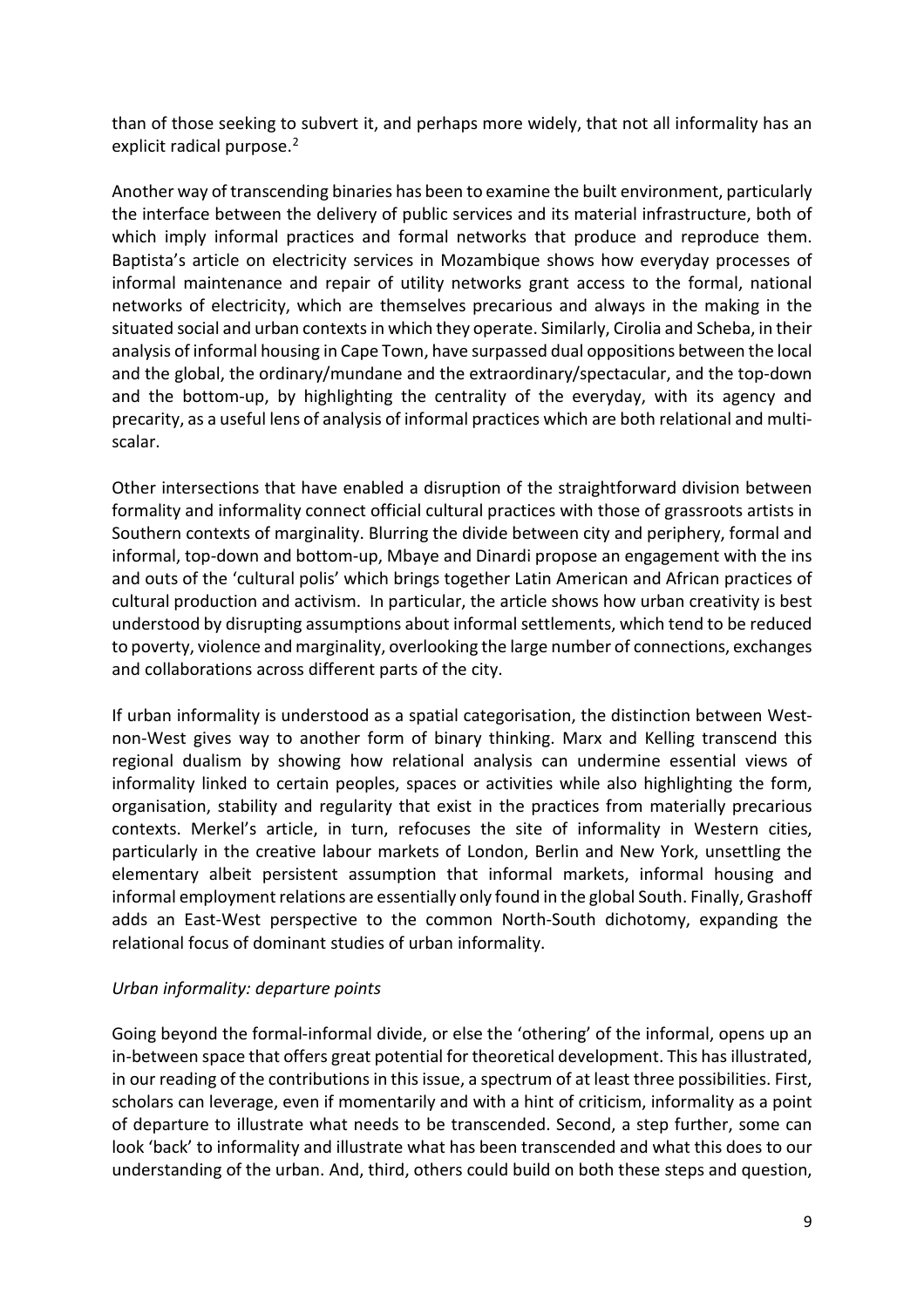then, what to do once we have transcended the binaries and disciplinary divides that often propel ways of knowing informality.

None of these theoretical angles is necessarily better than the other, but all point at the useful operations that, empirically as much as theoretically, informality affords us in an increasingly varied landscape of urban practice and theory. All put into practice the assertation (McFarlane and Waibel 2012; AlSayyad and Roy 2003) that we need to better understand and promote the work that informality 'does' for us in terms of theorizing and, where driven normatively, acting on the current state of urban development. This is also well reflected in the papers for this special issue by the wealth of empirical material that authors have provided us with in spite of word limitations and needs to justify often very different scholarly entry points into this discussion. This is a key element of the discussion we want to encourage here. Conscious of the tradition of informality in urban studies, and of the vast variety of empirical material now increasingly available from scholars at all stages in their careers, we see great potential in learning methods from each other as much as offering substance to theorization in the spirit of building an even greater place for discussions of informality at the heart of the pluralist field of urban studies. This is no easy stepping stone for further academic work, nor one free from contestation, but an important evolution in putting tangible evidence into play when seeking to build a greater legitimacy for informality in the study of cities. As noted, the spectrum of possibilities in the interpretation of how to transcend informality is open to at least three, if not more, departure points and not all authors conform to one or the other – leaving open the horizon of possibility of what this move 'beyond' the dichotomous and the 'formal other' thesis implies. Yet, as we hope the special issue will evidence, and as we have attempted to summarise here, there is some inherent value in this testing encounter which is realised by taking the theoretical and empirical advancements here not as an allencompassing statement on informal urbanism, but rather as another encouraging step in the growing centrality it is occupying in the minds of urban researchers the world over.

#### **References**

Acuto, M., & Parnell, S. (2016). Leave no city behind. *Science*, *352*(6288), 873.

- AlSayyad, N., & Roy, A. (Eds.). (2003). *Urban informality: Transnational perspectives from the middle East, latin America, and south Asia*. Lexington Books.
- Barnes, T. J., & Sheppard, E. (2010). 'Nothing includes everything': towards engaged pluralism in Anglophone economic geography. *Progress in Human Geography*, 34(2), 193-214.
- Barry, A., Born, G., & Weszkalnys, G. (2008). Logics of interdisciplinarity. *Economy and Society*, *37*(1), 20-49.
- Bénit-Gbaffou, C. (2018). Unpacking State Practices in City-Making, in Conversations with Ananya Roy. *Journal of Development Studies* 54(12), 2139-2148
- Bunnell, T., & Harris, A. (2012). Re-viewing informality: perspectives from urban Asia. *International Development Planning Review*, *34*(4), 339-348.
- Chien, K. H. (2017). Entrepreneurialising urban informality: Transforming governance of informal settlements in Taipei. *Urban Studies*, online first doi:0042098017726739.
- Coen, D., & Pegram, T. (2018). Towards a Third Generation of Global Governance Scholarship. *Global Policy*, 9(1), 107-113.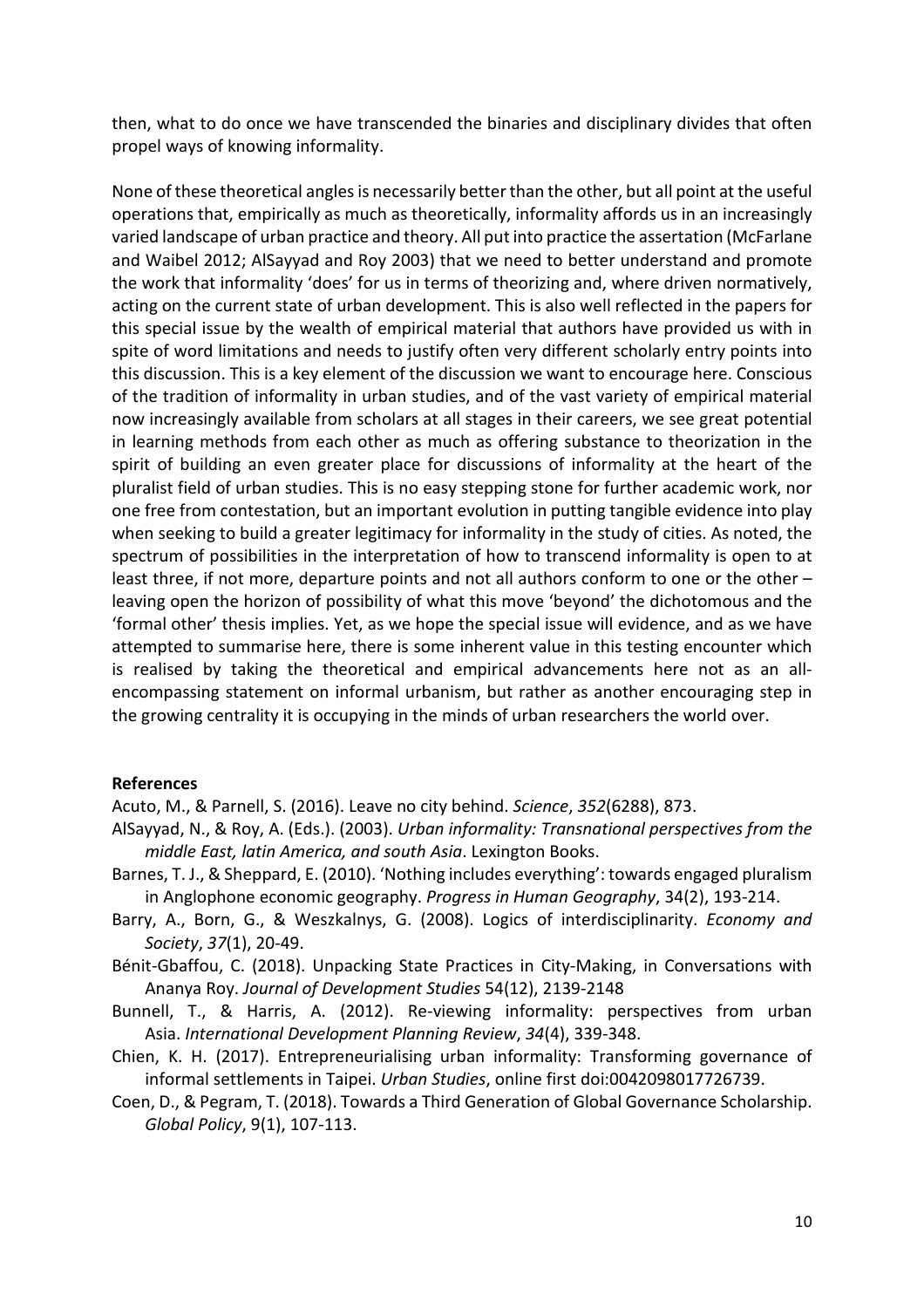- d'Alençon, P. A., Smith, H., de Andrés, E. Á., Cabrera, C., Fokdal, J., Lombard, M., ... & Spire, A. (2018). Interrogating informality: Conceptualisations, practices and policies in the light of the New Urban Agenda. *Habitat International*, *75*, 59-66.
- Davis, D. E. (2018). Reflections on "The Politics of Informality": What We Know, How We Got There, and Where We Might Head Next. *Studies in Comparative International Development*, *53*(3), 365-378.
- Dovey, K. (2012). Informal urbanism and complex adaptive assemblage. *International Development Planning Review*, *34*(4), 349-368.
- Elsheshtawy, Y. (2011). The informal turn. *Built Environment*, *37*(1), 4-10.
- Iveson, K. (2013). Cities within the city: Do-it-yourself urbanism and the right to the city. *International Journal of Urban and Regional Research*, *37*(3), 941-956.
- Keswani, K. (2018). The logic of design: its role in understanding the antecedents of urban informality. *Journal of Urban Design*, online first, 1-20.
- Luque-Ayala, A., & Neves Maia, F. (2018). Digital territories: Google maps as a political technique in the re-making of urban informality. *Environment and Planning D: Society and Space*, online first, doi: 0263775818766069.
- McFarlane, C., & Waibel, M. (Eds.). (2012). *Urban informalities: reflections on the formal and informal*. Ashgate Publishing, Ltd.
- Mukhija, V., & Loukaitou-Sideris, A. (Eds.). (2014). *The informal American city: Beyond taco trucks and day labor*. MIT Press.
- Müller, F. I. (2017). Urban informality as a signifier: Performing urban reordering in suburban Rio de Janeiro. *International Sociology*, *32*(4), 493-511.
- Hilbrandt, H., Alves, S. N., & Tuvikene, T. (2017). Writing Across Contexts: Urban Informality and the State in Tallinn, Bafatá and Berlin. *International Journal of Urban and Regional Research*, *41*(6), 946-961.
- Rakowski, C. A. (1994). Convergence and divergence in the informal sector debate: A focus on Latin America, 1984–92. *World development*, 22(4), 501-516.
- Recio, R. B., Mateo-Babiano, I., & Roitman, S. (2017). Revisiting policy epistemologies on urban informality: Towards a post-dualist view. *Cities*, *61*, 136-143.
- Robinson, J. (2016a). Starting from anywhere, making connections: globalizing urban theory. *Eurasian Geography and Economics*, *57*(4-5), 643-657.
- Robinson, J. (2016b). Thinking cities through elsewhere: Comparative tactics for a more global urban studies. *Progress in Human Geography*, *40*(1), 3-29.
- Robinson, J., & Roy, A. (2016). Debate on global urbanisms and the nature of urban theory. *International Journal of Urban and Regional Research*, *40*(1), 181-186.
- Roy, A. (2018). The Potency of the State: Logics of Informality and Subalternity. *The Journal of Development Studies* 54(12), 2243-2246
- Sarmiento, H., & Tilly, C. (2018). Governance lessons from urban informality. *Politics and Governance*, *6*(1), 199-202.
- Siemiatycki, M. (2012). The role of the planning scholar: Research, conflict, and social change. *Journal of planning education and research*, *32*(2), 147-159.
- Van Tatenhove, J., Mak, J., & Liefferink, D. (2006). The inter-play between formal and informal practices. *Perspectives on European Politics and Society*, *7*(1), 8-24.
- Varley, A. (2013). Postcolonialising informality? *Environment and Planning D: Society and Space*, 31(1), 4-22.